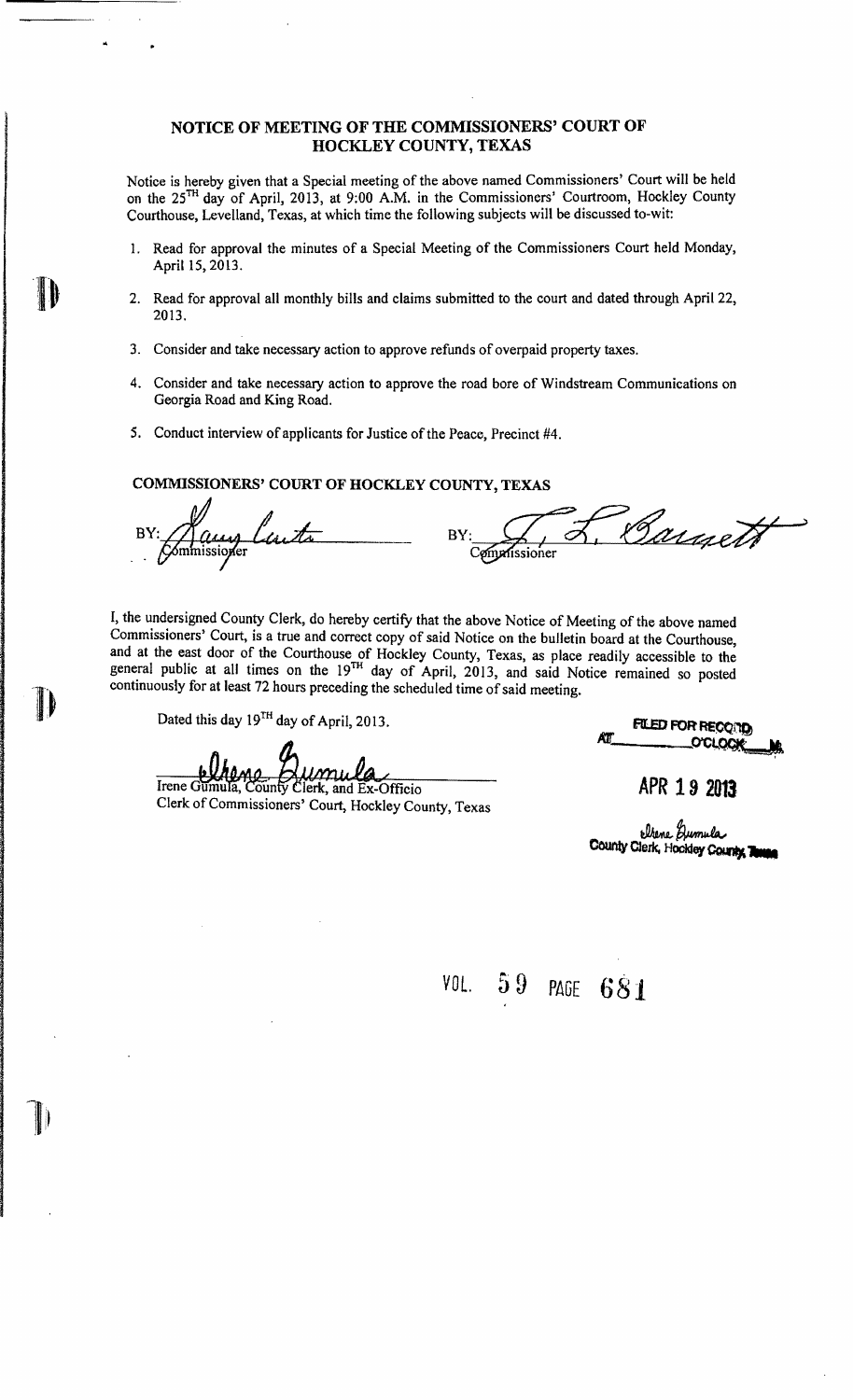# THE STATE OF TEXAS IN THE COMMISSIONER'S COURT<br>
COUNTY OF HOCKLEY OF HOCKLEY OF HOCKLEY COUNTY. TEXAS OF HOCKLEY COUNTY, TEXAS

## SPECIAL MEETING APRIL 25, 2013

Be it remembered that on this the  $25<sup>th</sup>$  day of April A.D. 2013, there came on to be beld a Special meeting of tbe Commissioners' Court, and tbe Court baving convened in Special session at tbe usual meeting place tbereof at tbe Courtbouse in Levelland, Texas, witb tbe following members present to-wit:

Larry Sprowls County Judge Curtis D. Thrash Commissioner Precinct No. 1 Larry Carter Commissioner Precinct No. 2 J. L. "Whitey" Barnett Commissioner Precinct No. 3 Thomas R "Tommy" Clevenger Commissioner Precinct No. 4

Irene Gumula, County Clerk, and Ex-Officio Clerk of Commissioners' Court when the following proceedings were had, to-wit:

Motion by Commissioner Barnett, seconded by Commissioner Tbrasb, 4 Votes Yes, 0 Votes No, that the Minutes of a Special meeting of the Commissioners' Court, held on the 15<sup>th</sup> day of April A.D. 2013, be approved and stand as read.

Motion by Commissioner Carter, seconded by Commissioner Clevenger, 4 Votes Yes, 0 Votes No, that all monthly claims and bills, submitted to the Court, and dated through April 25, A.D. 2013, be approved and paid as read.

Motion by Commissioner Clevenger, seconded by Commissioner Carter, 4 Votes Yes, O Votes No, that Commissioners' Court grant permission and authority to Windstream Communications to lay, construct, operate and maintain buried pbone lines transporting phone service under and across certain county roads, situated in Commissioners' Precinct No. 4, Hockley County, Texas as set forth in the below recorded Petition, Exhibit and Order of the  $\Box$ 

RECORD, PETITION, EXHIBIT AND ORDER OF THE COURT

VOl. 59 PAGE 682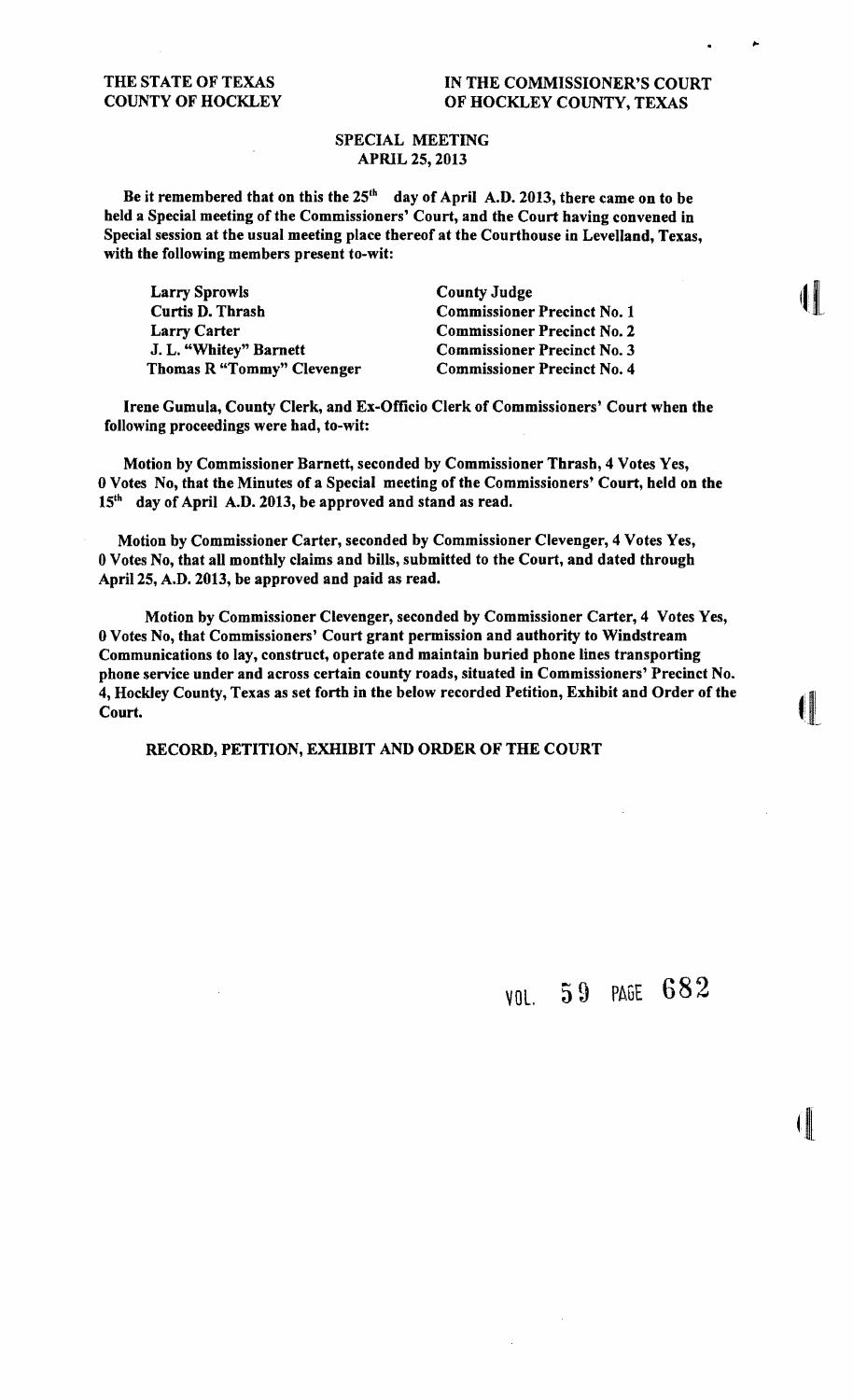

101 E Tate Brownfield Tx 79316

April 17, 2013

...

Hockley County Courthouse County Judge 802 Houston St Levelland, Texas 79336

Subject: Right-of Way County Notification-Anton, Tx - W0740030235-00029

Attached you will find a notice of proposed installation of buried cable and road bores along the county right-of-way as shown on the attached map.

Please contact us by telephone or return mail within ten days as to any conflicts of special requirements which will or may arise from placement of cable. If we do not receive notice of conflicts, we will proceed as planned.

If you need further assistance please don't hesitate to contact me at 806-637-7681. Your cooperation is appreciated.

Raymond K. Puptt

Raymond Pickett osp Engineer

VOL. 59 PAGE 683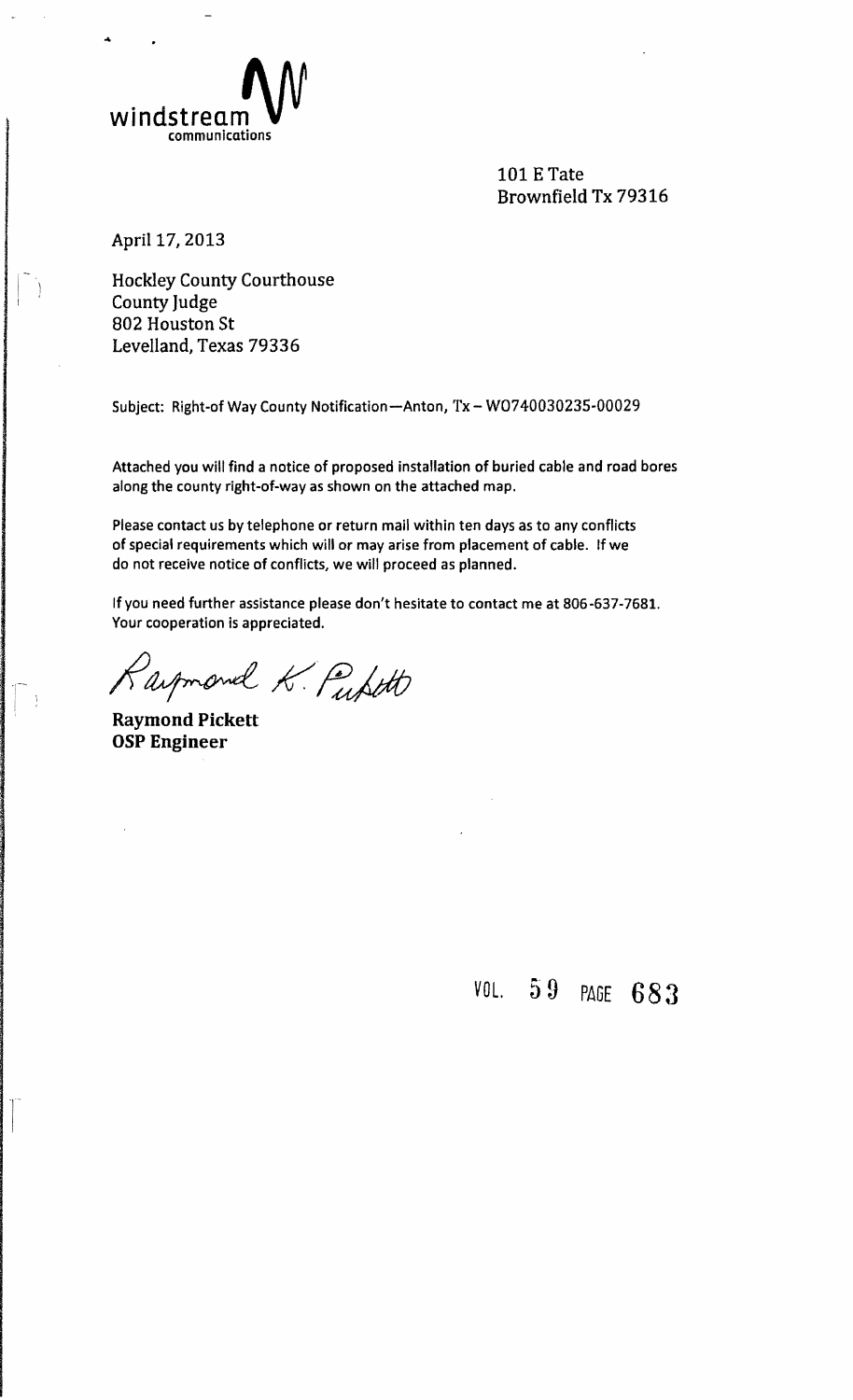# BEFORE THE HONORABLE BOARD OF COUNTY COMMISSIONERS HOCKLEY COUNTY, TEXAS

# IN THE MATTER OF THE APPLICATION OF Windstream Communications FOR AUTHORITY TO USE A PART OF THE PUBLIC ROADS OF HOCKLEY COUNTY, TEXAS

#### **PETITION**

Comes now, the Petitioner, Windstream Communications, a corporation of the State of Texas, and petitions this Honorable Board for the right and authority to lay, construct, operate and maintain buried phone lines under and across certain county roads situated in Hockley County, Texas, which said buried phone lines are to be used for the purpose of transporting phone service from the Petitioner's sources of supply to Petitioner's markets.

The location of the points at which Petitioner wishes to undercross said county roads with said phone lines and the general specifications are more particularly described on a map marked Exhibit "A" and general specifications marked Exhibit "B", all of which are attached hereto and made a part of this application. Petitioner represents and states that if granted the authority herein requested, it will conform with and abide by the rules of all persons and bodies having jurisdiction and by the following conditions:

- 1. The Petitioner shall, in constructing said phone lines undercrossings cause the very minimum of inconvenience and obstruction of public travel along said roads, and, further, shall operate and maintain said phone lines undercrossings in a manner so as not to inconvenience, endanger or obstruct public travel along said roads.
- 2. Upon the completion of each phone lines undercrossing constructed hereunder Petitioner shall immediately backftll, re-construct and replace the portions of the roads across which said phone lines are laid and constructed so that such roads shall be in equally as good a condition as prior to such construction.
- 3. So long as said phone lines are maintained and operated under said roads Petitioner shall be responsible for doing any work which, due to the existence of said phone lines undercrossings, needs to be done on said roads at the location thereof, all in order to maintain said roads, at such points, in a condition equal to other portions of said county roads.
- 4. Should Petitioner remove said phone lines from any of said roads, it will replace and recondition the road concerned, at the location of said removal, in substantially the same condition as it was prior to such removal, all liability of Petitioner for the maintenance and reconditioning of such roads shall cease as soon after such removal as the COUNTY OF HOCKLEY has approved the maintenance and reconditioning work done by Petitioner.
- 5. Petitioner agrees that if at any time the County of Hockley shall deem it necessary to make any improvements or changes on all of or any part of the right of way of the county roads which affect the Utility as located under this order, then and in such event, the Petitioner or his Assignee shall make such reasonable changes of its facilities located within such right of way as may be deemed necessary, such work to be done without cost to Hockley County, Texas.
- 6. The construction or laying of said phone lines by Petitioner hereunder shall be considered and shall constitute and acceptance of this order and of all of the terms and conditions herein set forth.
- 7. Petitioner agrees that if at any time the County of Hockley deems it necessary that these crossings be encased in accordance with the then existing State Highway specifications, Petitioner agrees to do so at its own expense.

VOL 5 9 PAGE 68 4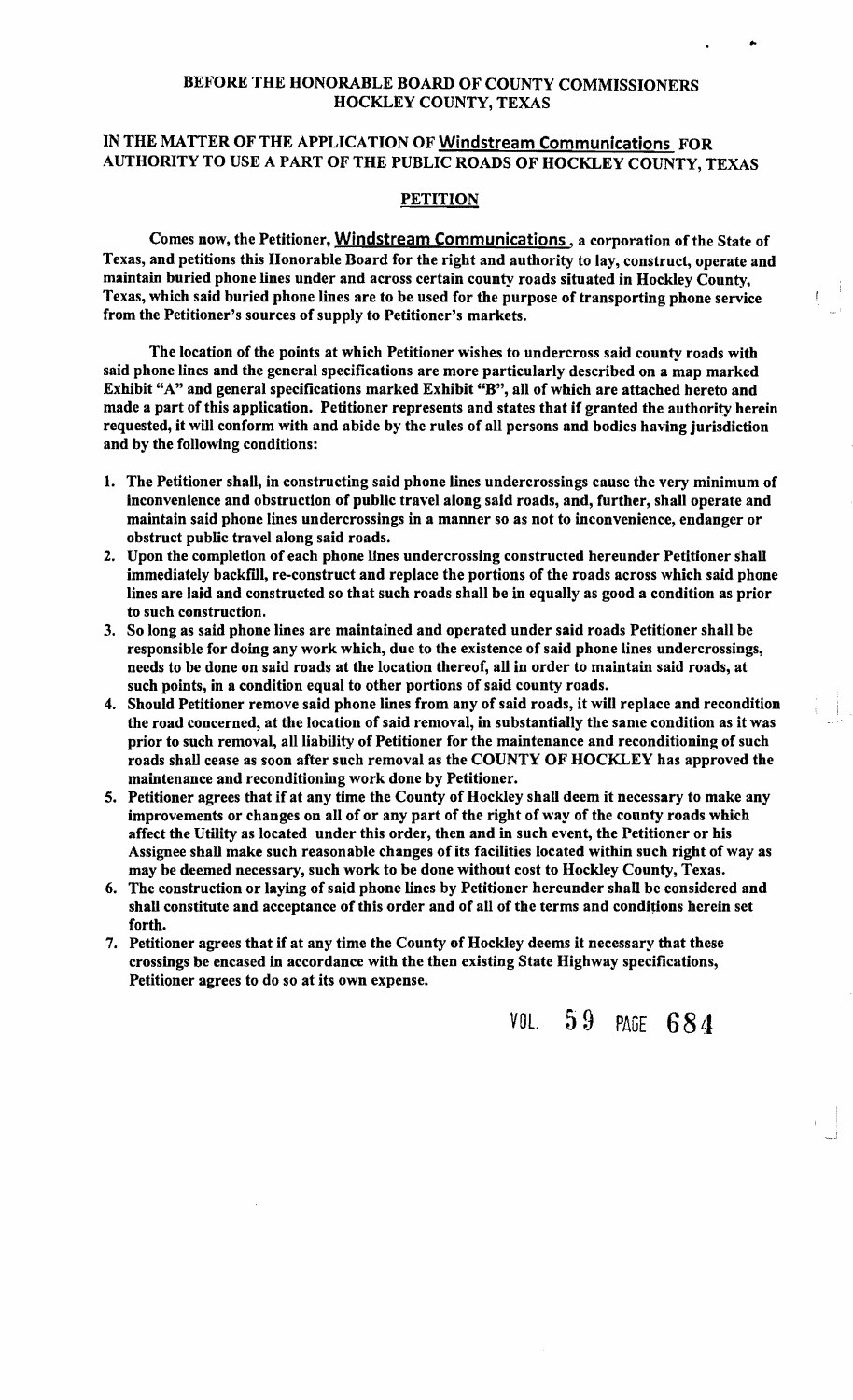Wherefore, your Petitioner respectfully prays that your Honorable Board enter and order herein authorizing Petitioner to use and occupy the portions of the roads in Hockley County, Texas, more particularly herein above set out and described and at the locations shown and set out in said Exhibits "A" and "B" attached to this application.

DATED this  $17th$  day of April 2013.

 $\ddot{\phantom{0}}$ 

 $\prod$ 

D

 $\blacksquare$ 

 $\bullet$ 

BY Raymond K. Pickett

VOL. 59 PAGE 685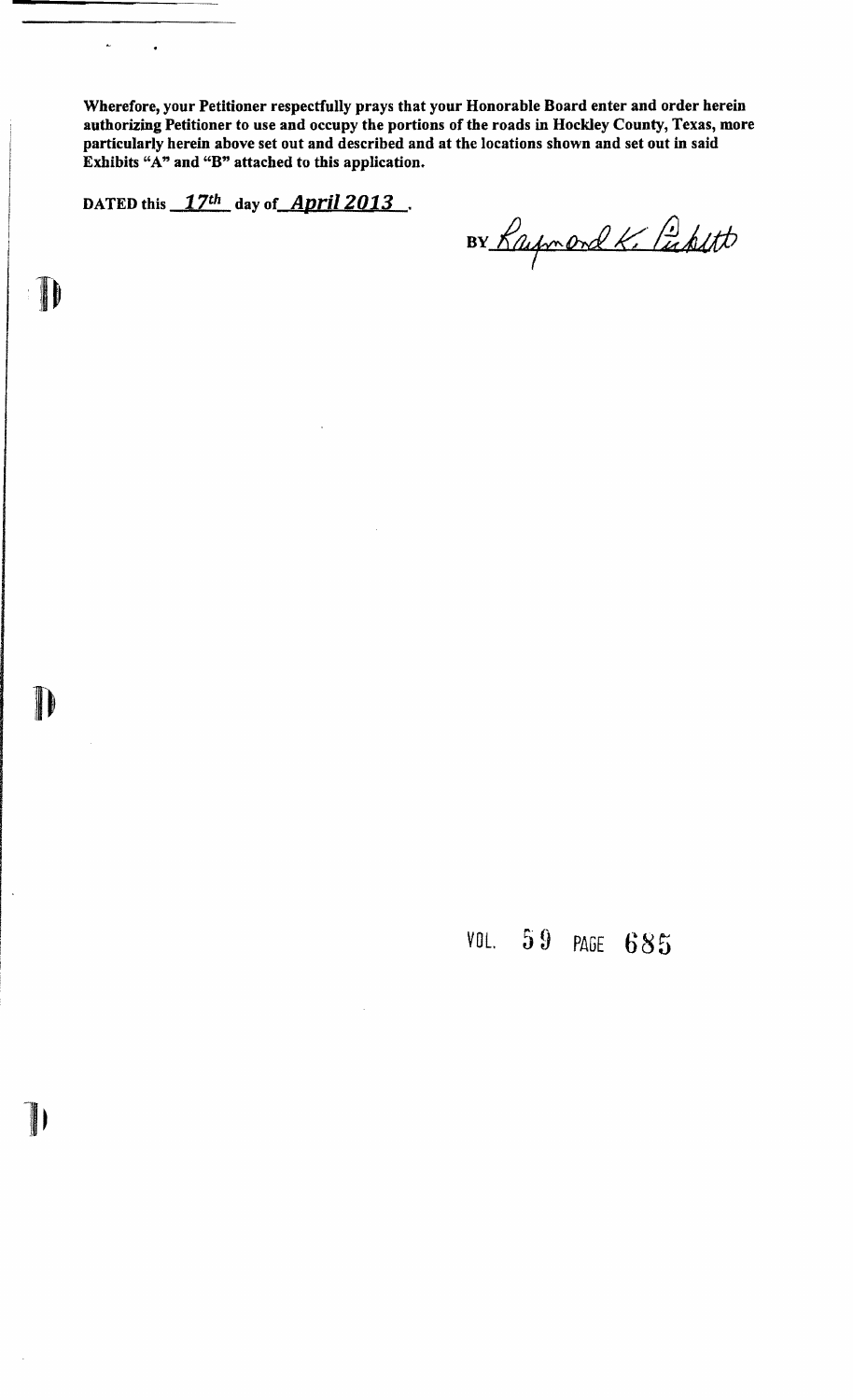

... 1740030235-29 countypermit1.dgn Apr. 17, 2013 11:05:01

 $\mathbf{h}$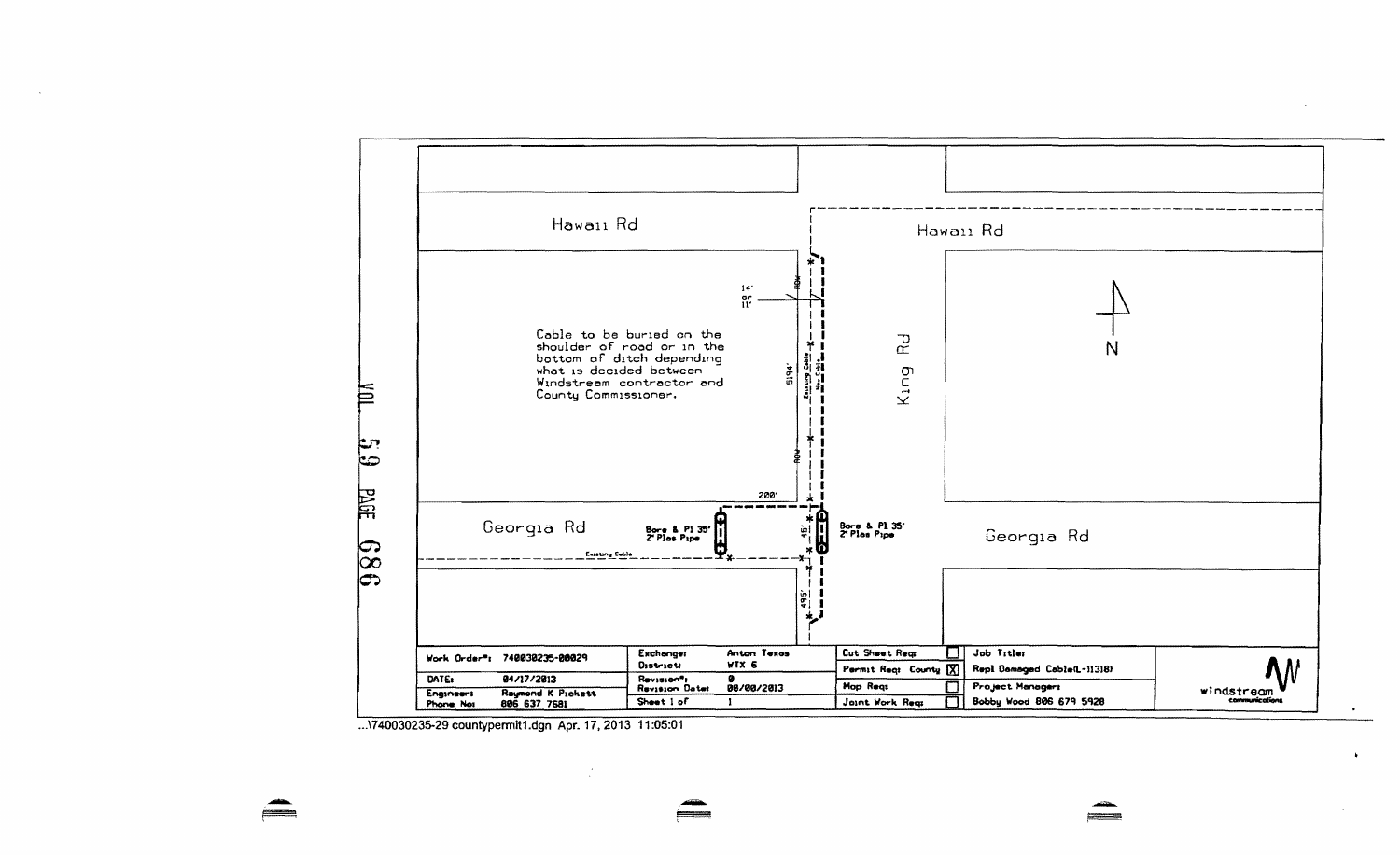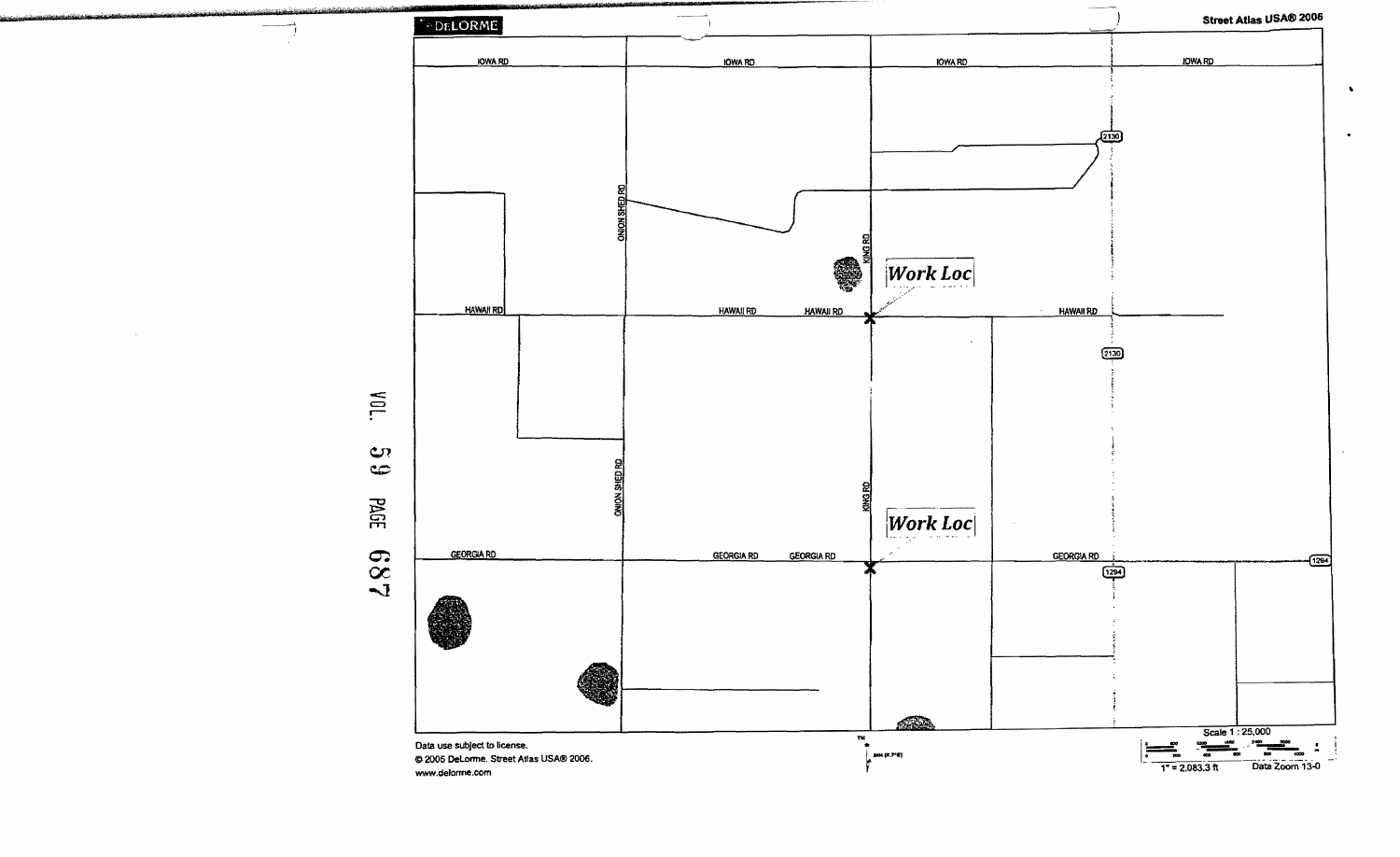## BEFORE THE HONORABLE BOARD OF COUNTY COMMISSIONERS HOCKLEY COUNTY, TEXAS

# IN THE MATTER OF THE APPLICATION OF *Ulindstroom Communications* FOR AUTHORITY TO USE A PART OF THE PUBLIC ROADS OF HOCKLEY COUNTY, TEXAS

## ORDER

This cause coming on to be upon the petition of *dimensional Communications*, hereinafter referred to as "Petitioner". The Board finds that in order that Petitioner may carry out its corporate objects and powers, it is necessary for it to lay, construct, operate and maintain buried gas line across certain county roads situated in Hockley County, Texas, as set forth in the Petitioner's application filed herein.

THEREFORE, IT IS HEREBY ORDERED that, subject to the conditions herein after set forth, said Petitioner, ///indstream/continuity cortions is hereby granted permission and authority to lay, construct, operate and maintain buried gas line across certain county roads at the locations set forth in Exhibits "A" and "B" attached to the application of Petitioner herein, which Exhibits "A" and "B" and application are hereby made a part of this order as fully as if set out in length herein provided.

- 1. The Petitioner shall, in constructing said buried gas line undercrossings cause the very minimum of inconvenience and obstruction of public travel along said roads, and, further, shall operate and maintain said buried gas line undercrossings in a manner so as not to inconvenience, endanger or obstruct public travel along said roads.
- 2. Upon the completion of each buried gas line undercrossing constructed hereunder Petitioner shall immediately backfill, re-construct and replace the portions of the roads across which said buried gas line are laid and constructed so that such roads shall be in equally as good a condition as prior to such construction.
- 3. So long as said buried gas line are maintained and operated under said roads Petitioner shall be responsible for doing any work which, due to the existence of said buried gas line undercrossings, needs to be done on said roads at the location thereof, all in order to maintain said roads, at such points, in a condition equal to other portions of said county roads.
- 4. Should Petitioner remove said buried gas line from any of said roads, it will replace and recondition the road concerned, at the location of said removal, in substantially the same condition as it was prior to such removal, all liability of Petitioner for the maintenance and reconditioning of such roads shall cease as soon after such removal as the COUNTY OF HOCKLEY has approved the maintenance and reconditioning work done by Petitioner.
- 5. Petitioner agrees that if at any time the County of Hockley shall deem it necessary to make any improvements or changes on all of or any part of the right of way of the county roads which affect the Utility as located under this order, then and in such event, the Petitioner or his Assignee shall make such reasonable changes of its facilities located within such right of way as may be deemed necessary, such work to be done without cost to Hockley County, Texas.
- 6. The construction or laying of said buried gas line by Petitioner hereunder shall be considered and shall constitute and acceptance of this order and of all of the terms and conditions herein set forth.
- 7. Petitioner agrees that if at any time the County of Hockley deems it necessary that these crossings be encased in accordance with the then existing State Highway specifications, etitioner agrees to do so at its own expense.

 $\sqrt{M}$  -13 County Judge **DATE** Zommissioner, Precinct No. 2 VOL 59 PAGE

 $\frac{4-35-13}{\frac{60}{25}}$ <br>County Judge<br>Commissioner, Precinct No. 1 i Commissioner, Rrecinct Ne 688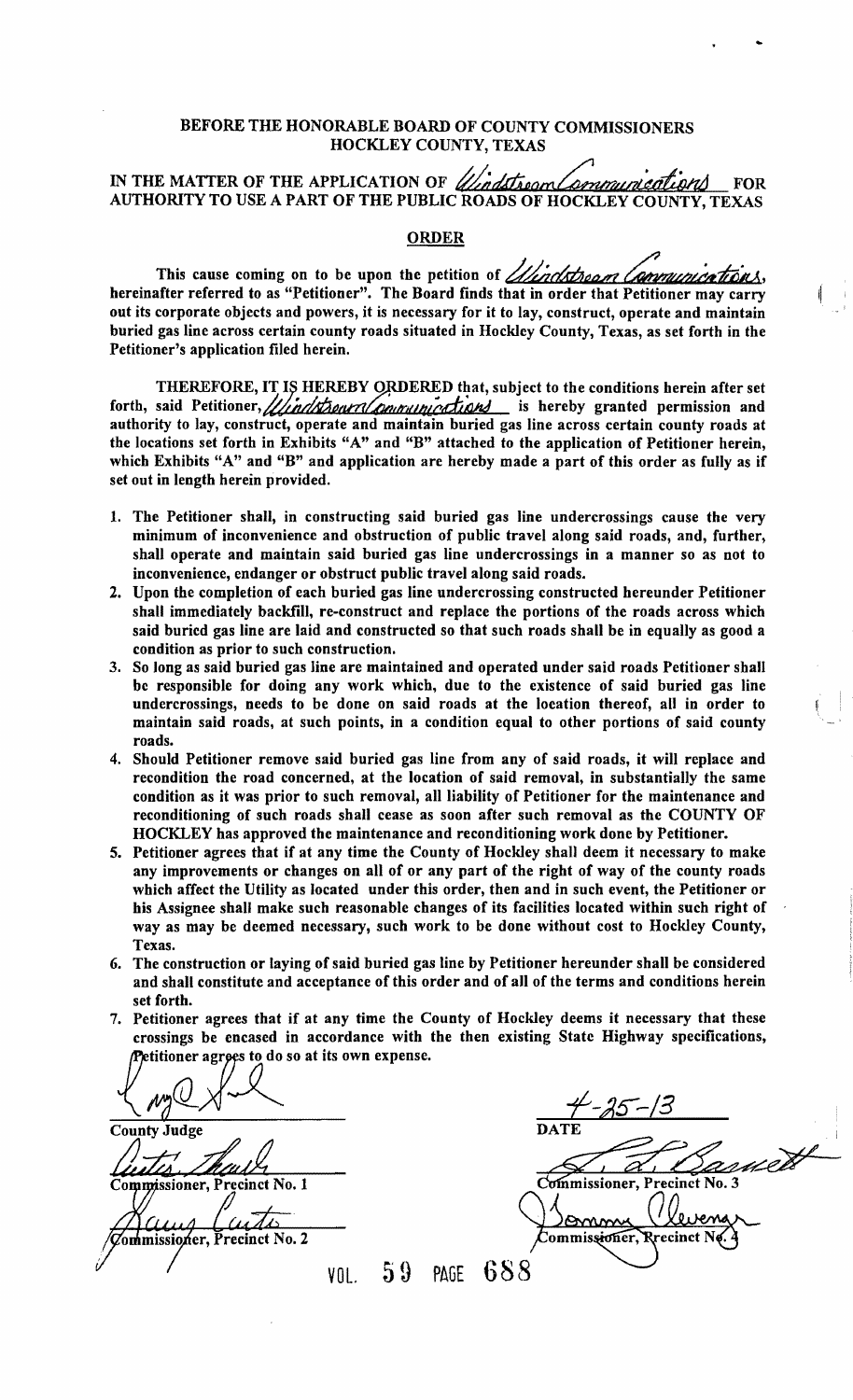Motion by Commissioner Thrash, seconded by Commissioner Barnett 4 Votes Yes, 0 Votes No, that Commissioners' Court approve the tax refund in the amount of One Thousand Nine Dollars and Ninety Six Cents. (\$1009.96) to Michael Franklin approve the tax refund in the amount of One Thousand Eight Hundred Forty Five Dollars and Ninety Four Cents (\$1843.94) to Sean and Gina Kauffinan, approve the tax refund in the amount of Five Hundred Dollars (\$500.00) to Margaret Hudspeth, approve the tax refund in the amount of Five Thousand Two Hundred Four Dollars and Twenty One Cents (\$5204.21) to Wells FargofICG. approve the tax refund in the amount of Seven Hundred Sixty Six Dollars and Two Cents (\$766.02) to Secrest Dorothy Unitrust, as per request of Debra Bramlett, Tax Assessor/Collector. Treasurer.

)

*VOL.* 59 PAGE **68!}**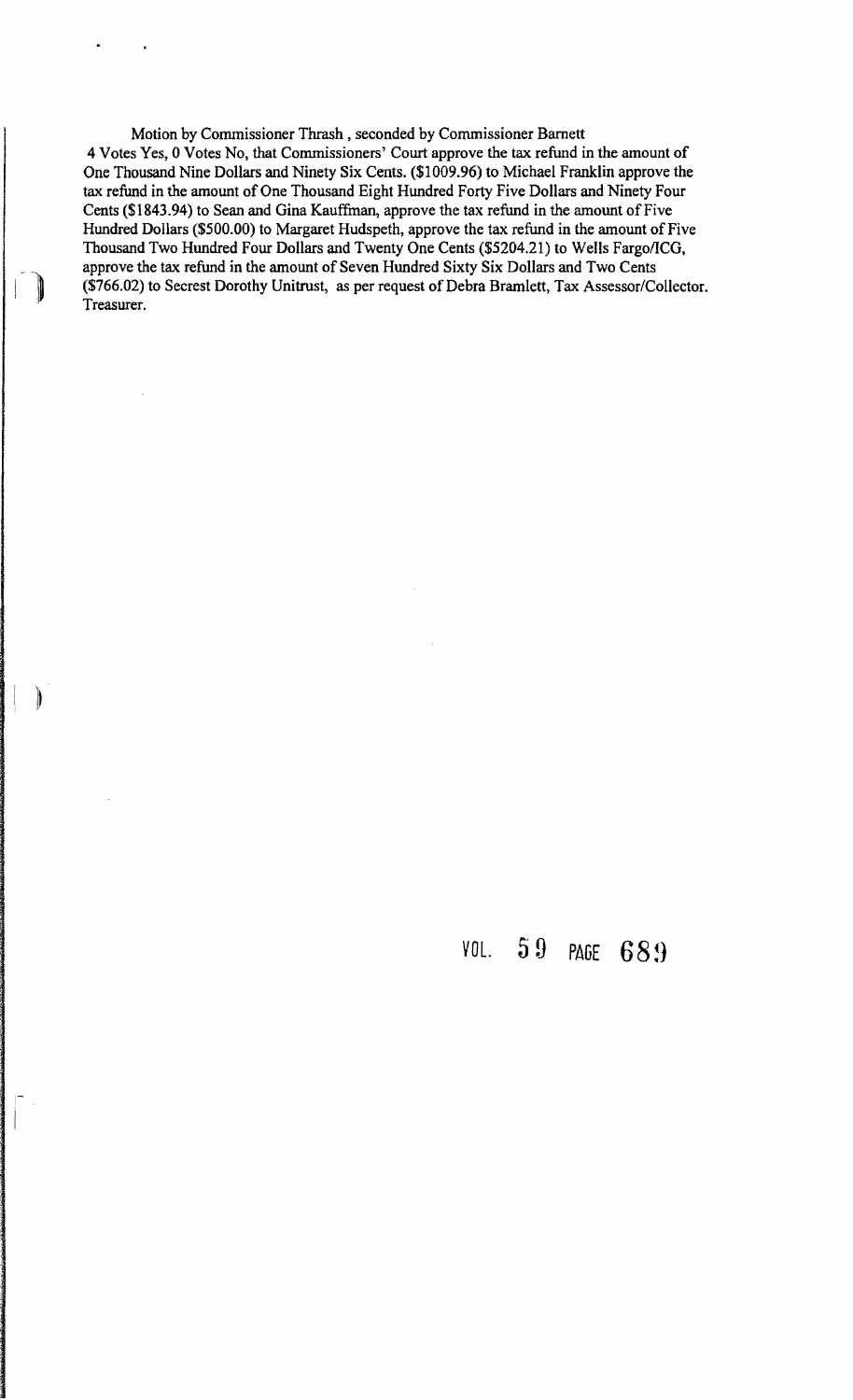Commissioners' Court interviewed the following applicants for Justice of the Peace, Precinct #44., Cynthia Harper and Tony Steven (Steve) Moore. No action taken.

*VOL.* 5**9 PAGE 690** 

 $\hat{\mathcal{A}}$ 

 $\bullet$ 

 $\mathcal{A}^{\text{out}}$ 

 $\left( \begin{array}{c} \end{array} \right)$ 

 $(\hspace{.1cm} \cdot \hspace{.1cm}$ 

 $\hat{\mathbf{z}}$ 

 $\hat{\mathcal{A}}$ 

 $\mathcal{A}^{\mathcal{A}}$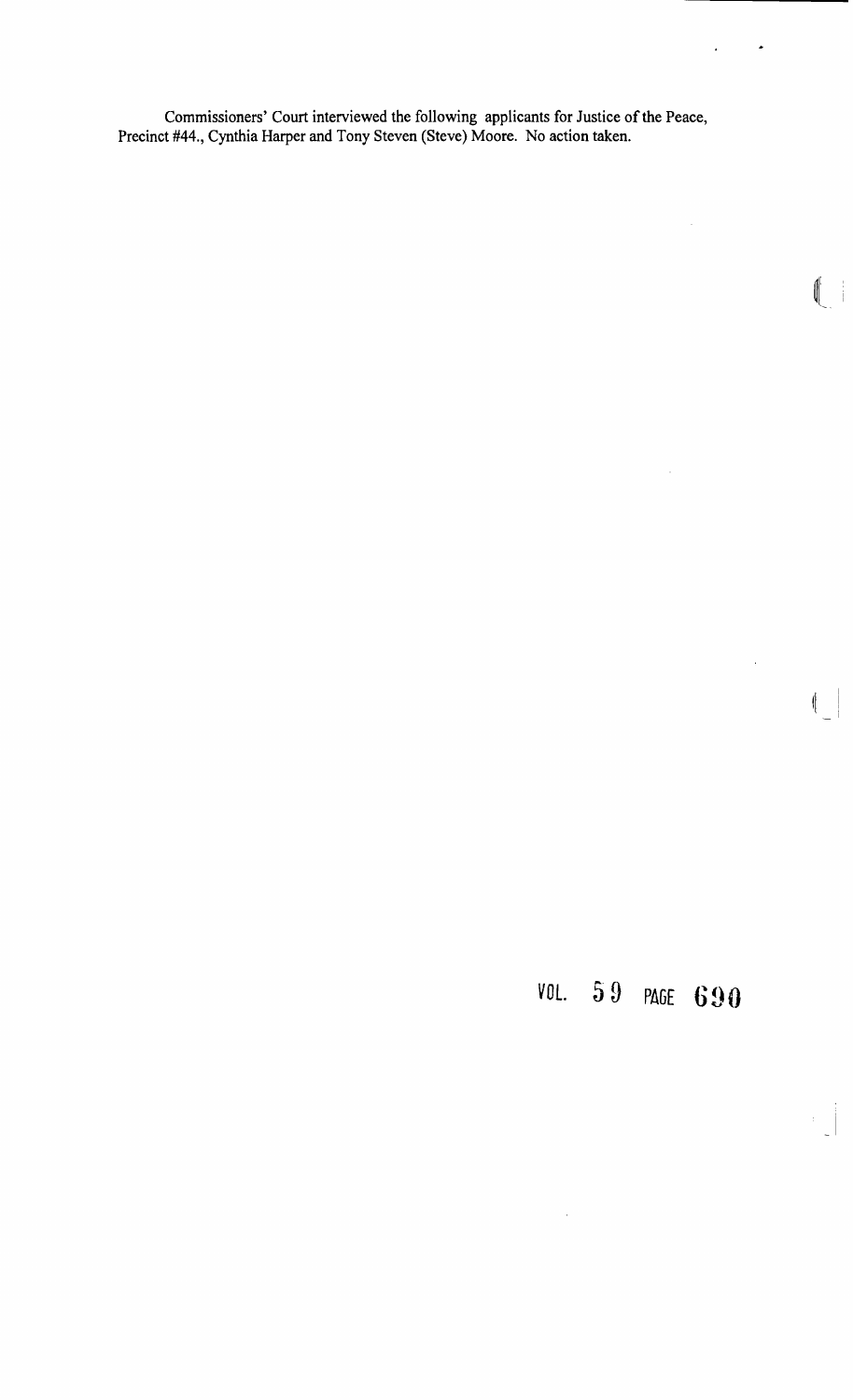There being no further business to come before the Court, the Judge declared

Court adjourned, subject to call.

The foregoing Minutes of a Commissioners' Court meeting held on the  $\not{\mathscr{Z}}^{\prime\prime}$ day of  $\mathcal{U}$ til  $\mathcal{U}$  A. D. 2013, was examined by me and approved. The foregoing Minutes of a Commissioners' Court day of April 4.1. A.D. 2013, was exampled as a commissioner, Precinct No. 1

l'

Commissioner, Precinct No. 2

met. ommissioner, Precinct No. 3

Omm Commissioner Precinct No. 4

 $4.440$  darrent

County Judge

<u>(henc) Aim, le G, Mal, K</u>umbaugh

Ex-Officio Clerk of Commissioners' Court Hockley County, Texas

*VOL.* PAGE 691